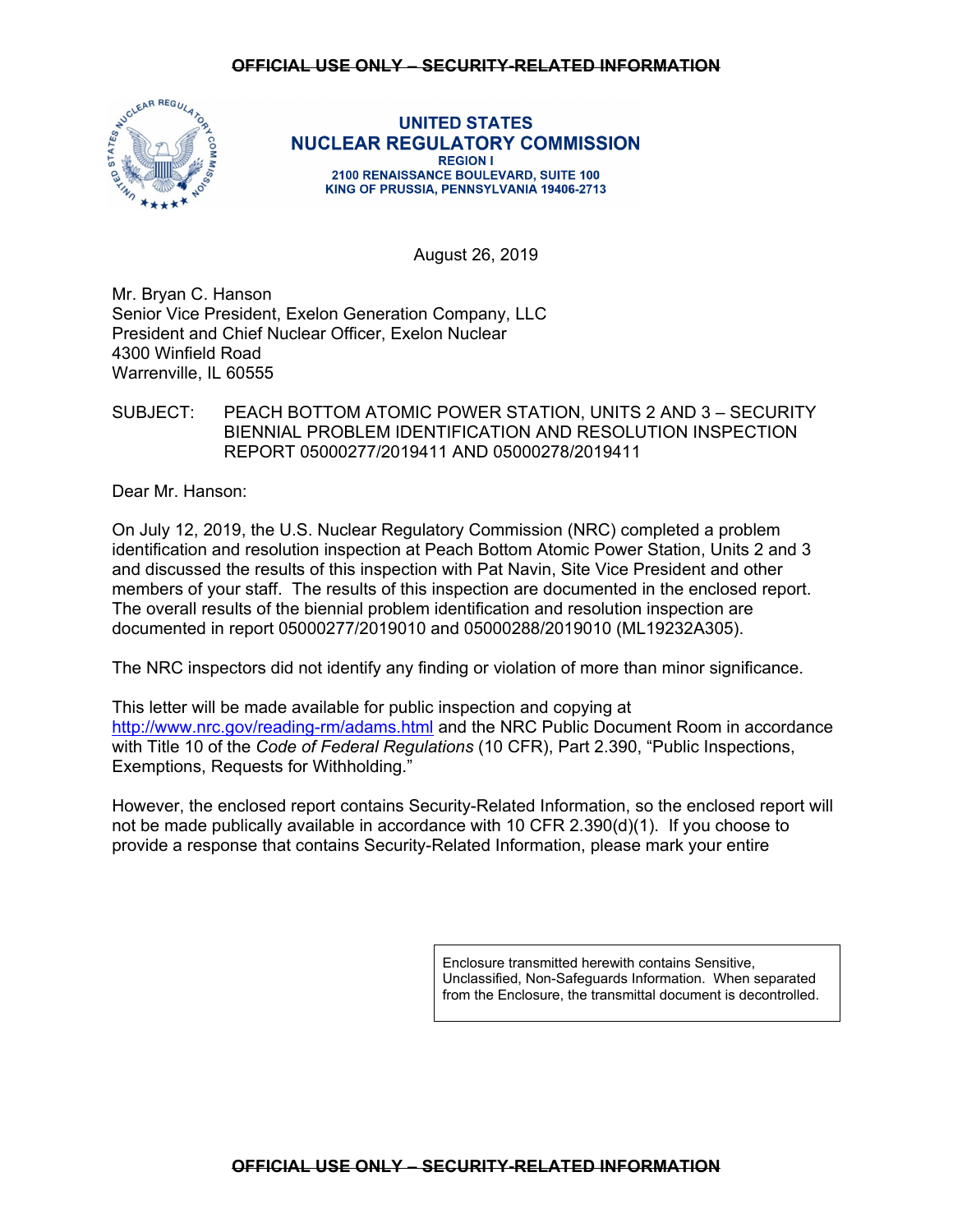### **OFFICIAL USE ONLY – SECURITY-RELATED INFORMATION**

B. Hanson 2

response "Security-Related Information–Withhold from Public Disclosure under 10 CFR 2.390" in accordance with 10 CFR 2.390(d)(1) and follow the instructions for withholding in 10 CFR 2.390(b)(1). The NRC is waiving the affidavit requirements for your response in accordance with 10 CFR 2.390(b)(1)(ii).

Sincerely,

## */RA/*

Jonathan E. Greives, Chief Reactor Projects Branch 4 Division of Reactor Projects

Docket Nos. 05000277 and 05000278 License Nos. DPR-44 and DPR-56

Enclosure: As stated

cc w/o encl: Distribution via LISTSERV®

cc w/encl:

S. Griffith, Manager, Site Security

D. Allard, Director, PA DEP

M. Griffen, MD Emergency Response Director